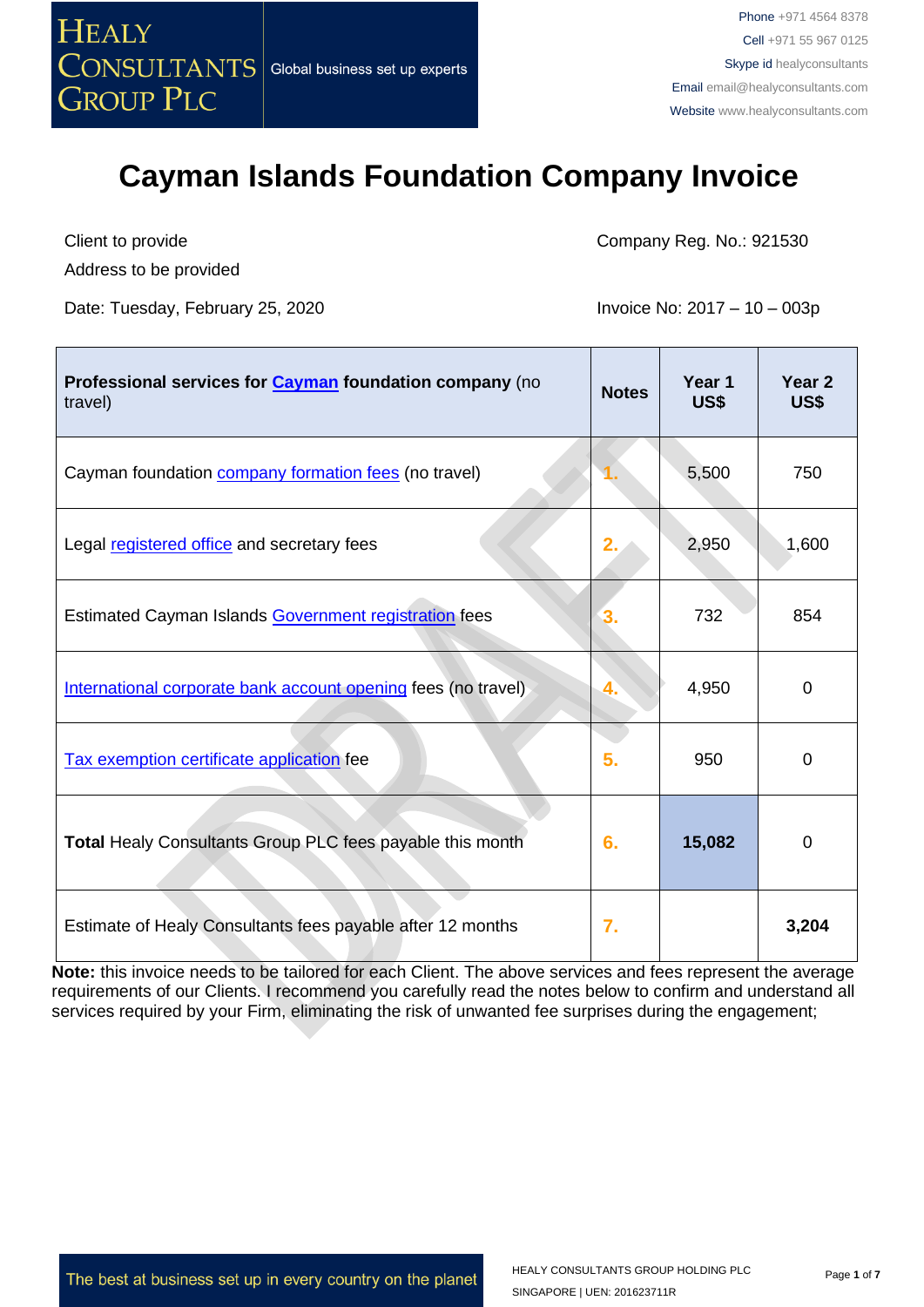#### *Notes to invoice above*

**1.** Healy Consultants Group PLC fees to efficiently and effectively complete Cayman Islands foundation company registration within two [weeks](http://www.healyconsultants.com/cayman-islands-company-registration/fees-timelines/#timelines) from receipt of all required documentation by **i)** choosing the optimum M&AA for our Client's business activities; **ii)** reserving a company name with [General Registry;](http://www.ciregistry.gov.ky/portal/page/portal/reghome) **iii)** settling our accountant and lawyer fees and **iv)** preparing a high quality company incorporation application for [General Registry;](http://www.ciregistry.gov.ky/portal/page/portal/reghome)

All [engagement fees](http://www.healyconsultants.com/company-registration-fees/) (click link) are agreed and paid up front and agree to the fees published on our country web pages. Consequently, there are no hidden fees, surprises or ambushes throughout the engagement. All engagement deadlines are agreed up front in the form of a [detailed project plan,](http://www.healyconsultants.com/index-important-links/example-project-plan/) mapping out [deliverables](http://www.healyconsultants.com/deliverables-to-our-clients/) by week throughout the engagement term;



Every week during the engagement, Healy Consultants Group PLC will email our Client a [detailed](http://www.healyconsultants.com/index-important-links/weekly-engagement-status-email/)  [status update.](http://www.healyconsultants.com/index-important-links/weekly-engagement-status-email/) Our Client is immediately informed of engagement problems together with solutions. Your dedicated engagement manager is reachable by phone, Skype, live chat and email and will communicate in your preferred language;

[Effective 1 January 2019,](http://www.gov.ky/portal/pls/portal/docs/1/12738510.PDF) locally-incorporated Cayman Islands entities, foreign entities registered in Cayman Islands and limited partnerships engaging in **i)** holding company activities **ii)** banking business **iii)** distribution and service centre business **iv)** finance and leasing **v)** fund management **vi)** headquarters business **vii)** insurance **viii)** intellectual property holding and **ix)** shipping are required to employ local staff and lease a physical office;

- **2.** In accordance with the Cayman Islands [Foundation Companies Law of 2017,](http://www.gov.ky/portal/pls/portal/docs/1/12408397.PDF) a foundation company shall as from the date of its incorporation have a legal registered office in Cayman Islands, to which all official government communications and notices may be addressed. To comply with this statutory requirement, Healy Consultants Group PLC will supply a Cayman Islands office as the registered office address for your company. Thereafter, this address will be used to receive Government correspondence and all government communications. Most of our Clients wish to place Healy [Consultants Group PLC'](http://www.healyconsultants.com/corporate-outsourcing-services/company-secretary-and-legal-registered-office/) office address on invoices, contracts, websites and business cards;
- **3.** This fee is an estimate of Government costs payable during your Firm's engagement. For transparency purposes, all Government fee payments will be supported by original receipts and invoices. Examples of government costs **i)** reserving the company name with the [General Registry;](http://www.ciregistry.gov.ky/portal/page/portal/reghome) **ii)** certification of the company Memorandum & Articles of Association; and **iii)** registering the company with the Cayman Islands [General Registry.](http://www.ciregistry.gov.ky/portal/page/portal/reghome) Following engagement completion, Healy Consultants Group PLC will refund our Client any excess of funds received over actual Government costs paid;

Each year, company renewal fees are payable to the Cayman Islands Registrar no later than the 15<sup>th</sup> of January. Currently, Government renewal fees amounts to US\$834;

4. Healy Consultants Group PLC will be pleased to open a Cayman Islands [corporate bank account](http://www.healyconsultants.com/country-comparisons/corporate-banking-options-without-travel/) without our Client travel. It is a time consuming task, and Healy Consultants Group PLC will shelter our Client from the associated administrative challenges. As you can appreciate, it is a difficult task to obtain bank account approval through a newly formed company when shareholders, directors and bank signatories reside overseas: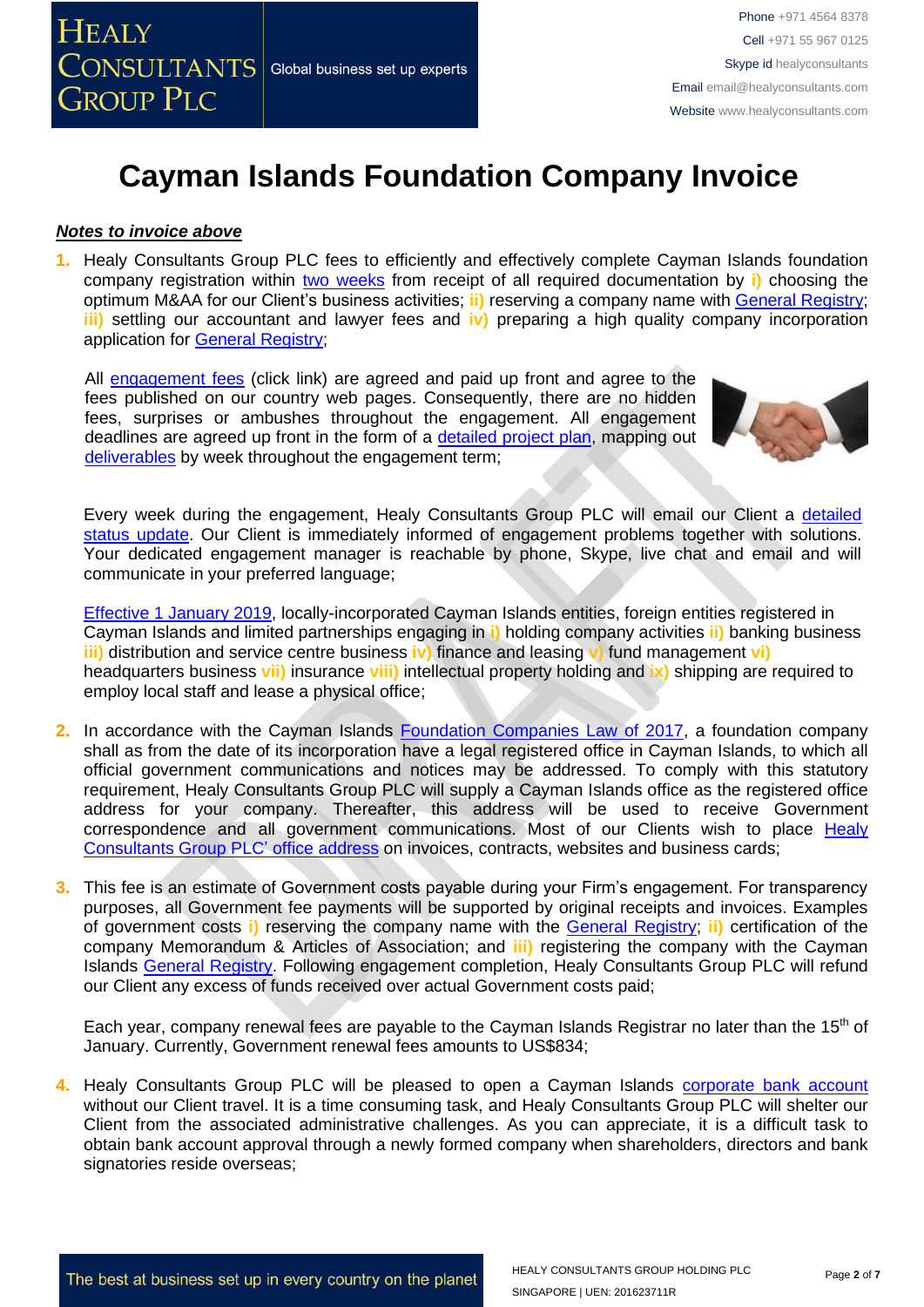Healy Consultants Group PLC will prepare a business plan for the bank to optimize the probability of corporate bank account approval. Depending on our Client's business and nationality, there is a 10% probability the banks will request a bank signatory to travel for a one-hour bank interview. Healy Consultants Group PLC will try its best to negotiate with the bank for a travel exemption. If our Client must travel to Cayman Islands for corporate bank account opening, Healy Consultants Group PLC will refund our Client US\$950;

If our Client is not comfortable with only a Cayman Islands corporate bank account, Healy Consultants Group PLC will be pleased to open [an international corporate bank account](http://www.healyconsultants.com/international-banking/) (click link) outside of Cayman Islands. Examples include New York, Germany, Liechtenstein, Austria, Bulgaria, South Africa, Australia, London, South America or Dubai. All banks will be top tier banks in these countries with excellent internet banking services. Example of our global banking partners include HSBC, Standard Chartered Bank, Citibank, Barclays, Standard bank, ANZ bank, VTB bank, UBS, Credit Suisse;

The banks enjoy ultimate power of approval of corporate bank account applications. Consequently, guaranteed success is outside of Healy Consultants Group PLC' control. What is inside our control is the preparation and submission of a high quality bank application that maximizes the likelihood of approval;

Global banks continue to tighten corporate bank account opening procedures, their internal compliance departments completing more thorough due diligence of Clients. Consequently, our Clients should expect the bank account approval period to take up at least 6 weeks. Furthermore, global banks now require evidence of proof of business in the country where the corporate bank account will be, including sales contracts or lease agreement;







- **5.** In accordance with [Cayman Island Tax Concession Law](http://www.gov.ky/portal/pls/portal/docs/1/11524841.PDF) a company can become fully tax-exempt by obtaining a tax exemption certificate by the Cayman Islands [Tax Information Authority](http://www.tia.gov.ky/) (TIA). This certificate guarantees up to twenty years of full exemption on taxes, including: **i)** corporate income tax (CIT); **ii)** capital gains and **iii)** withholding taxation;
- **6.** All fees quoted in this invoice correspond to fees quoted [on Healy Consultants Group PLC'](http://www.healyconsultants.com/company-registration-fees/) website. Please review this invoice carefully to identify errors. During the rush of the business day, it is possible that Healy Consultants Group PLC inadvertently made fee calculation errors, typing errors or omitted services or omitted historic fee payments from Clients. In the unfortunate event you identify invoice errors, please revert to me directly re the same. I apologize in advance if I or my staff made invoice errors;
- **7.** Assuming our Clients re-engage Healy Consultants Group PLC in year 2, this fee is an estimate of the fees payable next year, 12 months after the date of company registration;
- **8.** If our Client requires company secretarial services from Healy Consultants Group PLC, our fee to provide this service is an additional US\$1,100 per annum;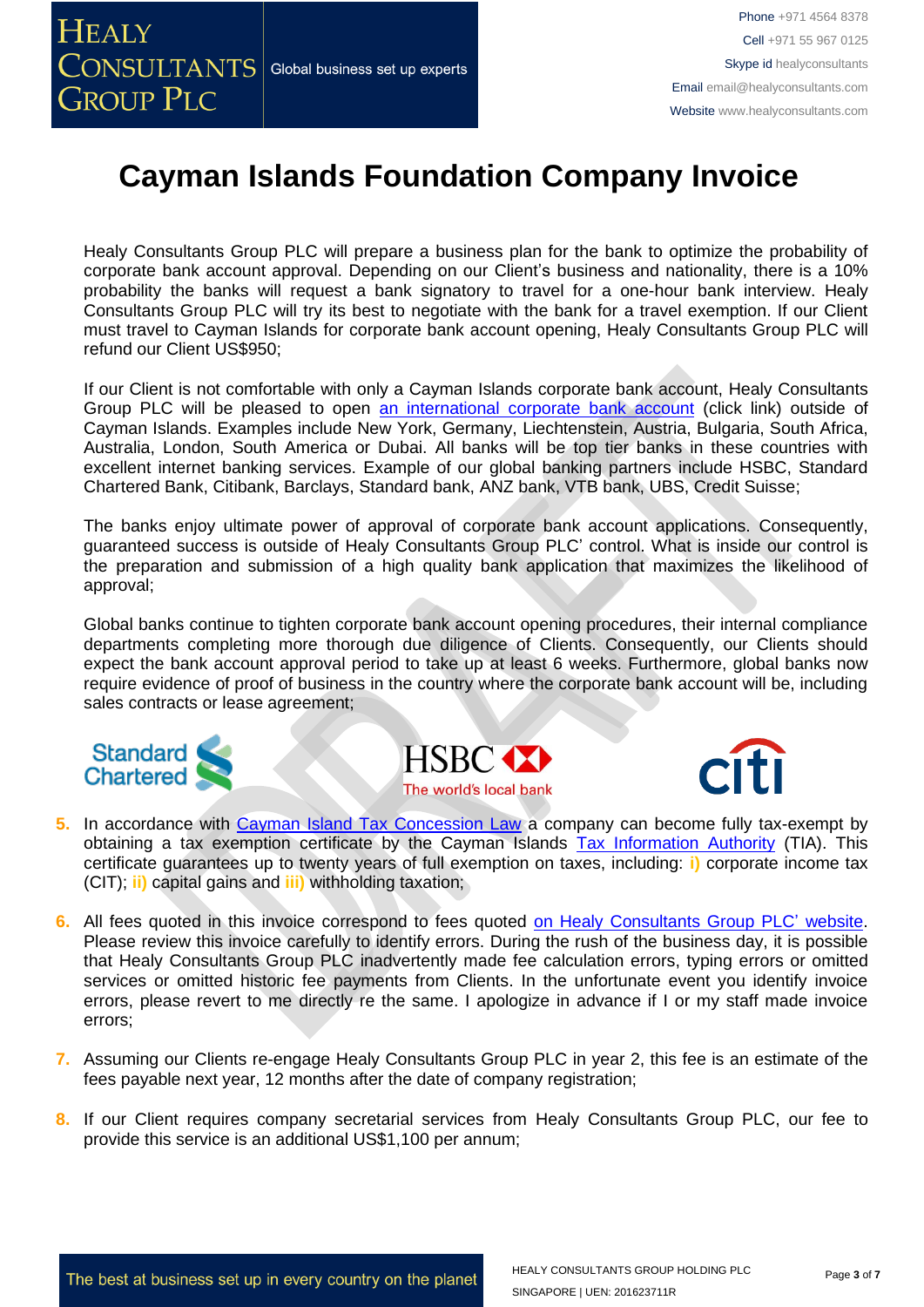- **9.** In accordance with the Cayman Islands [Foundation Companies Law of 2017,](http://www.gov.ky/portal/pls/portal/docs/1/12408397.PDF) there is no minimum paid up capital for registration of a Cayman foundation company. The entity can be limited by shares or by guarantee;
- **10.** The fees quoted in this invoice are a prediction of the fees required to efficiently and effectively complete this engagement in a timely manner. If during the engagement Healy Consultants Group PLC realizes that the project is more complex than anticipated, requiring a large additional investment of time, my Firm will revert to request additional fees. If Healy Consultants Group PLC completes the engagement faster and more easily than expected, Healy Consultants Group PLC is happy to refund some fees to our Client;
- **11.** Engage Healy Consultants Group PLC to [project manage](http://www.healyconsultants.com/project-manage-engagements/) business set up in every country on the planet. We are the best in the [world](http://www.healyconsultants.com/best-in-the-world/) at what we do, timely completing the  $A$  to  $Z$  of every country engagement;
- 12.If our Client and Healy Consultants Group PLC properly plan this engagement, our Clients will **not** have to travel during this engagement. Healy Consultants Group PLC will efficiently and effectively complete company registration and corporate bank account opening in a timely manner without our Client presence. Instead, our Client will need to **i)** sign and get documents legalized in the embassy in their country of origin and **ii)** courier the originals to Healy Consultants Group PLC office;



- 13. If our Client requires non-resident nominee shareholder and director services [\(click link\),](http://www.healyconsultants.com/corporate-outsourcing-services/nominee-shareholders-directors/) Healy Consultants Group PLC will be pleased to assist. Our fee for professional, passive nominee nonresident corporate shareholder amounts to US\$2,100 per annum. Our fee to be both non-resident nominee director and shareholder amounts to US\$6,600 per annum. Being the sole shareholders and sole director of a Client's company exposes Healy Consultants Group PLC to reputation, litigation and financial risk;
- **14.** Cayman Islands foundation companies are required to appoint one supervisor, who does not need to be resident in the Cayman Islands. For simplicity purposes, Healy Consultants Group PLC recommends our Client to appoint his preferred staff to the position. Alternatively, our Firm can supply a passive professional nominee for additional fees;
- 15. If required, Healy Consultants Group PLC will be pleased to assist your firm to secure employee [visa](http://www.healyconsultants.com/corporate-advisory-services/migration/) approvals. Our fee is US\$4,950 for the first employee, US\$3,950 per employee thereafter. Our employee visa fees includes preparation of a quality visa application and submitting to the correct Government immigration officers. The Government enjoys ultimate power of approval of visa applications. Consequently, guaranteed success is outside of Healy Consultants Group PLC' control. What is inside our control is the preparation and submission of a high quality immigration visa application that maximizes the likelihood of visa approval;
- **16.** Some of our Clients request Healy Consultants Group PLC to provide temporary shared [office space](http://www.healyconsultants.com/virtual-office/) for 6 months until their preferred business premises is found. If your Firm requires this service, our onetime fee is US\$950. Monthly rental thereafter is paid directly to the landlord, independently of Healy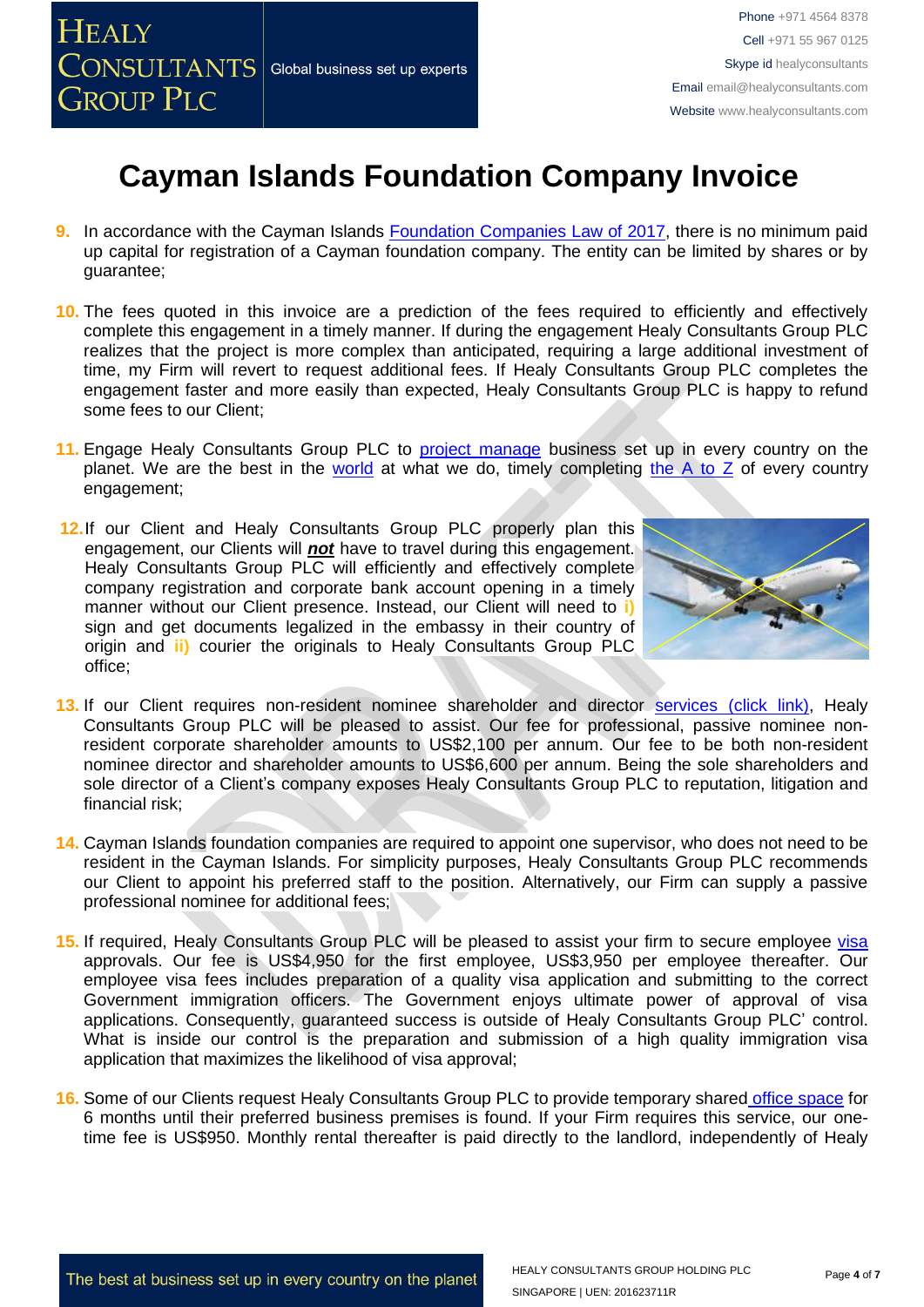Consultants Group PLC;

- **17.** It is important our Clients are aware of their personal and corporate tax obligations in their country of residence and domicile. Let us know if you need Healy Consultants Group PLC help to clarify your local and international annual tax reporting obligations;
- **18.** During the engagement, shareholders and directors' documents may need to be translated into the local language; before the Government and Bank approves company registration and corporate bank account opening respectively. Consequently, our Client should budget for possible additional translation and embassy attestation fees. Either our Client or Healy Consultants Group PLC can complete this administrative task;

As always, Healy Consultants Group PLC will negotiate with all third parties to eliminate or reduce additional engagement costs. For transparency purposes, all third-party fee payments will be supported by original receipts and invoices. Examples of possible third-party payments include **i)** embassy fees **ii)** notary public costs **iii)** official translator fees;

- 19. Some of our Clients require an [immediate Cayman Islands](http://www.healyconsultants.com/turnkey-solutions/) solution. With this strategy, within a day<sup>-</sup> Healy Consultants Group PLC can supply our Client **i)** an existing dormant Cayman Islands company number and **ii)** an already approved Cayman Islands corporate bank account number and **iii)** a business address. Turnkey solutions are attractive to those entrepreneurs who wish to immediately close a country deal, sign a contract or invoice a customer;
- **20.** As stipulated on our [business website](http://www.healyconsultants.com/) and in section 3 of our engagement letter, Healy Consultants Group PLC will only commence the engagement following **i)** settlement of our fees and **ii)** completion and signing of our legal engagement letter;
- 21. Healy Consultants Group PLC will only incorporate your company after 75% of due diligence [documentation](http://www.healyconsultants.com/due-diligence/) is received by email. Healy Consultants Group PLC will only open a corporate bank account after 100% of the Client's original due diligence documentation is received by courier;
- **22.** During the annual renewal engagement with our Client, our in-house [Legal and Compliance](http://www.healyconsultants.com/about-us/key-personnel/cai-xin-profile/)  [Department \(click link\)](http://www.healyconsultants.com/about-us/key-personnel/cai-xin-profile/) reviews the quality and completeness of our Client file. Consequently, Healy Consultants Group PLC may revert to our Client to ask for more up to date [due diligence documentation;](http://www.healyconsultants.com/due-diligence/)
- **23.** To assist our Clients to minimize foreign exchange costs, we offer the payment in SG\$, Euro, Pounds or US\$. Kindly let me know in which currency your Firm prefers to settle our fees and I will send an updated invoice, thank you;
- 24. Some of our Clients engage Healy Consultants Group PLC to [recruit \(click link\)](http://www.healyconsultants.com/corporate-outsourcing-services/how-we-help-our-clients-recruit-quality-employees/) local employees. We have a lot of experience in this area and we are quite skilled at securing quality candidates for our Clients';
- **25.** To efficiently and effectively complete your engagement in a timely manner, we recommend your Firm transfers these funds to Healy Consultants Group PLC corporate bank account. Thereafter, our Incorporation and Banking Team will aggressively advance your engagement, providing your Firm daily feedback as to engagement status. I would be grateful if you email us the bank transfer advice slip to enable my Accounting Department to accurately and timely identify bank receipts: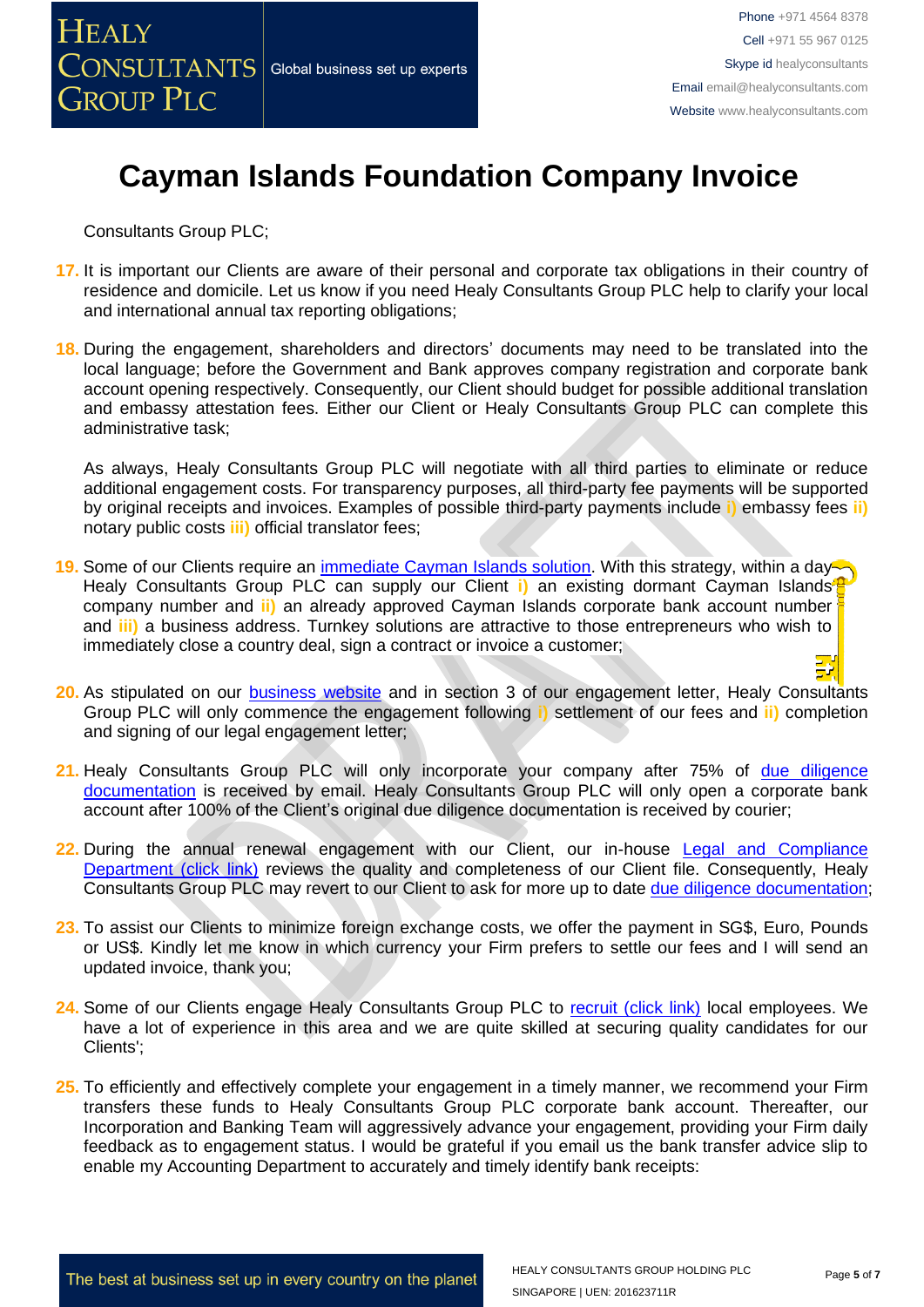Phone +971 4564 8378 Cell +971 55 967 0125 Skype id healyconsultants Email [email@healyconsultants.com](mailto:EMAIL@HEALYCONSULTANTS.COM) Website [www.healyconsultants.com](http://www.healyconsultants.com/)

### **Cayman Islands Foundation Company Invoice**

The best at business set up in every country on the planet

HEALY CONSULTANTS GROUP HOLDING PLC SINGAPORE | UEN: 201623711R